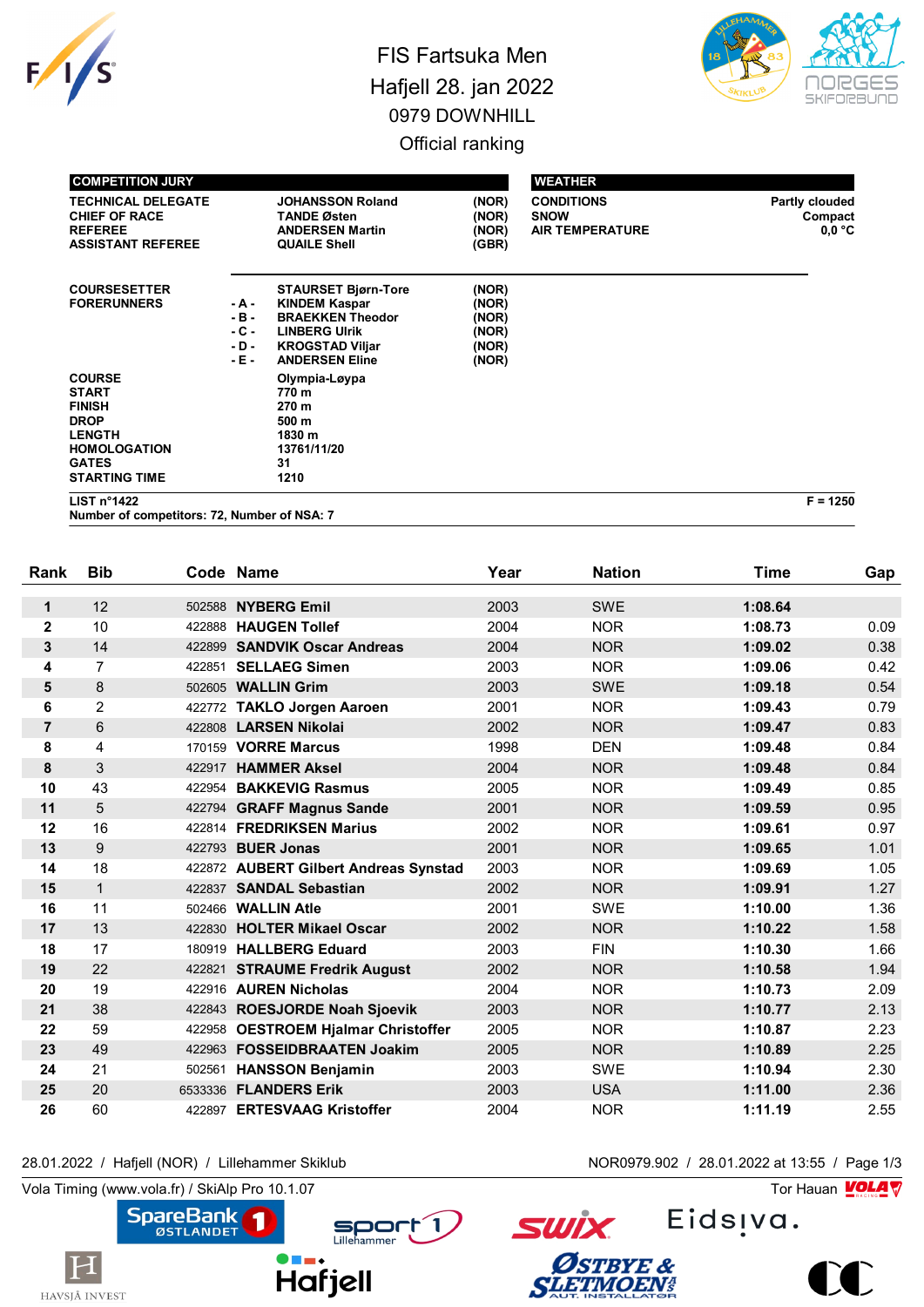

## FIS Fartsuka Men Hafjell 28. jan 2022 0979 DOWNHILL Official ranking



| Rank               | <b>Bib</b> | Code Name                                        | Year | <b>Nation</b>                                | <b>Time</b> | Gap  |
|--------------------|------------|--------------------------------------------------|------|----------------------------------------------|-------------|------|
| 27                 | 24         | 502639 LIND Lucas                                | 2004 | <b>SWE</b>                                   | 1:11.28     | 2.64 |
| 28                 | 27         | 422902 LINBERG Hermann Fjeldavlie                | 2004 | <b>NOR</b>                                   | 1:11.48     | 2.84 |
| 29                 | 72         | 422950 HAGAN Sebastian                           | 2005 | <b>NOR</b>                                   | 1:11.65     | 3.01 |
| 30                 | 63         | 422955 BENGSTON Sebastian                        | 2005 | <b>NOR</b>                                   | 1:11.69     | 3.05 |
| 31                 | 25         | 422876 JOHANSEN Daniel                           | 2003 | <b>NOR</b>                                   | 1:11.76     | 3.12 |
| 32                 | 55         | 203232 BURDA Nico                                | 2005 | <b>GER</b>                                   | 1:11.84     | 3.20 |
| 33                 | 26         | 502566 KONGSHOLM Lucas                           | 2003 | SWE                                          | 1:11.94     | 3.30 |
| 34                 | 53         | 502695 MIKELSSON Olle                            | 2005 | SWE                                          | 1:11.96     | 3.32 |
| 35                 | 66         | 422943 HAGEN Casper Bakke                        | 2005 | <b>NOR</b>                                   | 1:12.06     | 3.42 |
| 35                 | 23         | 502649 MALKER Filip                              | 2004 | SWE                                          | 1:12.06     | 3.42 |
| 37                 | 44         | 422932 VIK Elias                                 | 2005 | <b>NOR</b>                                   | 1:12.29     | 3.65 |
| 38                 | 35         | 422856 STROEM-HANSEN Aksel Marinius              | 2003 | <b>NOR</b>                                   | 1:12.32     | 3.68 |
| 39                 | 28         | 502655 SVELANDER Simon                           | 2004 | <b>SWE</b>                                   | 1:12.39     | 3.75 |
| 40                 | 33         | 502526 <b>BORG Arvid</b>                         | 2002 | SWE                                          | 1:12.40     | 3.76 |
| 41                 | 29         | 422898 RAAHOLT BJERKNES Elias                    | 2004 | <b>NOR</b>                                   | 1:12.75     | 4.11 |
| 42                 | 45         | 390052 MAGI Laur                                 | 2004 | <b>EST</b>                                   | 1:12.89     | 4.25 |
| 43                 | 31         | 422884 KIRKEBOEEN Eilev                          | 2004 | <b>NOR</b>                                   | 1:12.95     | 4.31 |
| 44                 | 61         | 422966 GIAEVER Amund                             | 2005 | <b>NOR</b>                                   | 1:13.10     | 4.46 |
| 45                 | 39         | 422907 MEUSBURGER Peter                          | 2004 | <b>NOR</b>                                   | 1:13.16     | 4.52 |
| 46                 | 64         | 422944 JOHANSEN Fredrik Unhjem                   | 2005 | <b>NOR</b>                                   | 1:13.17     | 4.53 |
| 47                 | 40         | 422886 ANDERSEN Sondre Skaret                    | 2004 | <b>NOR</b>                                   | 1:13.29     | 4.65 |
| 48                 | 42         | 422946 WEBB William Carlson                      | 2005 | <b>NOR</b>                                   | 1:13.32     | 4.68 |
| 49                 | 54         | 502705 SVENSSON Axel                             | 2005 | SWE                                          | 1:13.41     | 4.77 |
| 50                 | 34         | 422904 ASPAAS Sander                             | 2004 | <b>NOR</b>                                   | 1:13.54     | 4.90 |
| 51                 | 50         | 422938 SANNES Birk Barlaug                       | 2005 | <b>NOR</b>                                   | 1:13.60     | 4.96 |
| 52                 | 30         | 422850 BUGGE Andreas Haugdal                     | 2003 | <b>NOR</b>                                   | 1:13.72     | 5.08 |
| 53                 | 47         | 502628 SJOESTRAND Maans                          | 2004 | SWE                                          | 1:13.86     | 5.22 |
| 54                 | 71         | 422937 TAKLO Haavard Aaroen                      | 2005 | <b>NOR</b>                                   | 1:14.41     | 5.77 |
| 55                 | 51         | 422933 STRAND Kristian                           | 2005 | <b>NOR</b>                                   | 1:14.42     | 5.78 |
| 56                 | 48         | 422952 MARWELL-HAUGE Christopher                 | 2005 | <b>NOR</b>                                   | 1:14.95     | 6.31 |
| 57                 | 56         | 422961 SCHEI Viktor Haakaas                      | 2005 | <b>NOR</b>                                   | 1:15.13     | 6.49 |
| 58                 | 52         | 422935 SOERENSEN Jarl Emil                       | 2005 | <b>NOR</b>                                   | 1:15.46     | 6.82 |
| 59                 | 46         | 422942 ERICSSON Konrad Bang                      | 2005 | <b>NOR</b>                                   | 1:15.49     | 6.85 |
| 60                 | 41         | 422880 KRISTIANSEN Ansgar                        | 2003 | <b>NOR</b>                                   | 1:15.63     | 6.99 |
| 61                 | 69         | 422960 GISKE Andreas                             | 2005 | <b>NOR</b>                                   | 1:16.40     | 7.76 |
| 62                 | 62         | 422934 SANDE Ola                                 | 2005 | <b>NOR</b>                                   | 1:16.44     | 7.80 |
| Did Not Start (6)  |            |                                                  |      |                                              |             |      |
|                    | 57         | 422923 ROEISE Marius                             | 2004 | <b>NOR</b>                                   |             |      |
|                    | 58         | 422878 OLSEN Oliver                              | 2003 | <b>NOR</b>                                   |             |      |
|                    | 65         | 422945 LANGFELDT Anders                          | 2005 | <b>NOR</b>                                   |             |      |
|                    | 67         | 422940 NYGAARD Marcus Bordvik                    | 2005 | <b>NOR</b>                                   |             |      |
|                    | 68         | 422928 NORD Henrik                               | 2005 | <b>NOR</b>                                   |             |      |
|                    | 70         | 422951 LUNDER Peder                              | 2005 | <b>NOR</b>                                   |             |      |
| Did Not Finish (4) |            |                                                  |      |                                              |             |      |
|                    | 15         | 502496 ERIKSSON ELMROTH Timothy                  | 2002 | SWE                                          |             |      |
|                    |            | 28.01.2022 / Hafjell (NOR) / Lillehammer Skiklub |      | NOR0979.902 / 28.01.2022 at 13:55 / Page 2/3 |             |      |

Vola Timing (www.vola.fr) / SkiAlp Pro 10.1.07 Tor Hauan Vola Timing (www.vola.fr) / SkiAlp Pro 10.1.07

 $H$ HAVSJÅ INVEST